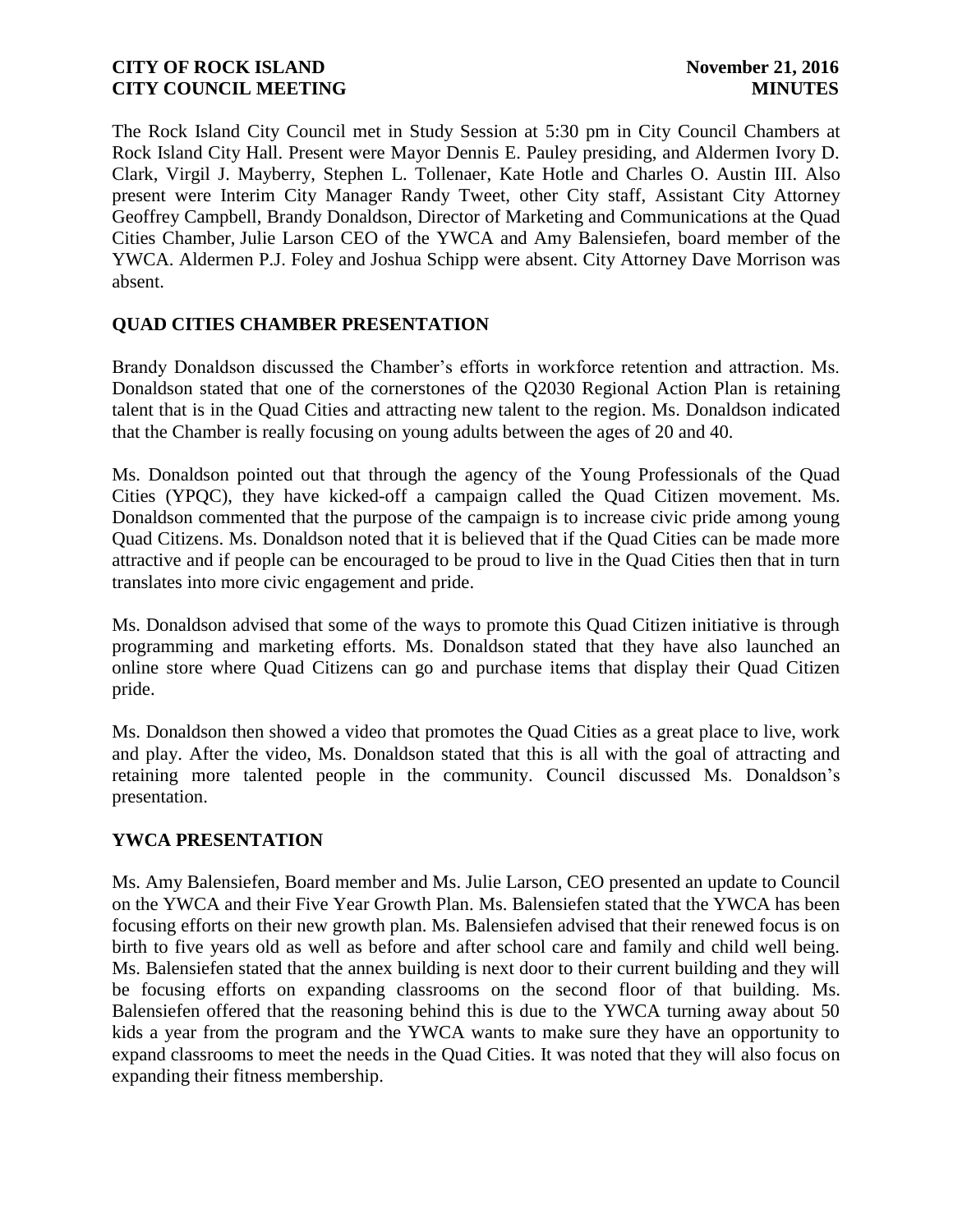Ms. Balensiefen discussed background history on the YWCA as well as the annex building. Ms. Balensiefen noted that the YWCA is one of the top largest charities in the United States. It was noted that the YWCA acquired the annex building about 10 years ago.

Ms. Balensiefen explained that they formed a committee to take a look at the needs in the community in which the United Way offered their assistance and provided data. Ms. Balensiefen indicated that the data showed that within a three to five mile radius from the YWCA in and near Downtown that there was a high area of need for learning opportunities especially for low income families as well as a very high number of unknown or unmet child care needs.

Ms. Balensiefen discussed their growth plan as it related to classroom expansion in the annex building. Ms. Balensiefen pointed out that they need to prepare the building for life safety renovations. Various renovations discussed included; new roof and ADA entrances and stairwells. Ms. Balensiefen offered that they applied for a Federal grant to establish the first early head start program on this side of the river. Ms. Balensiefen stated that they are at a capacity of 130 children and if four classrooms were added on the second floor of the annex building, it would serve 210 children. Ms. Balensiefen stated that they will also be focusing on the current building to improve the quality of the workout facility. In addition, Ms. Balensiefen discussed their marketing plan as it related to current and waiting list clients.

Next, Ms. Balensiefen discussed the funding source component at it related to the current building and the annex building. Ms. Balensiefen also discussed collaborating with Rock Island Parks and Recreation for youth basketball. In addition, Ms. Balensiefen discussed other collaboration possibilities such as a potential satellite location for RIFAC members, fitness classes and youth programming.

Ms. Balensiefen indicated that they have long term plans to connect the two buildings by way of a sky bridge. Ms. Balensiefen suggested to Council the possibility of closing off the alley between the two buildings for the safety of transporting the children between the buildings. Ms. Balensiefen also suggested the possibility of a bridge on the first level.

Council discussed Ms. Balensiefen's presentation as it related to the possibility of closing the alley. Council and Ms. Balensiefen also discussed potential collaboration with RIFAC. Council and Ms. Larson discussed satellite locations as it related to youth as well as the Federal grant for the first early head start program.

# **ADJOURNMENT**

A motion made by Alderman Tollenaer and seconded by Alderman Clark to adjourn the meeting carried by the following Aye and No vote. Those voting Aye being; Alderman Clark, Alderman Mayberry, Alderman Tollenaer, Alderman Hotle and Alderman Austin; those voting No, none. The meeting was adjourned at 6:04 pm.

 $\overline{\phantom{a}}$  , and the contract of the contract of the contract of the contract of the contract of the contract of the contract of the contract of the contract of the contract of the contract of the contract of the contrac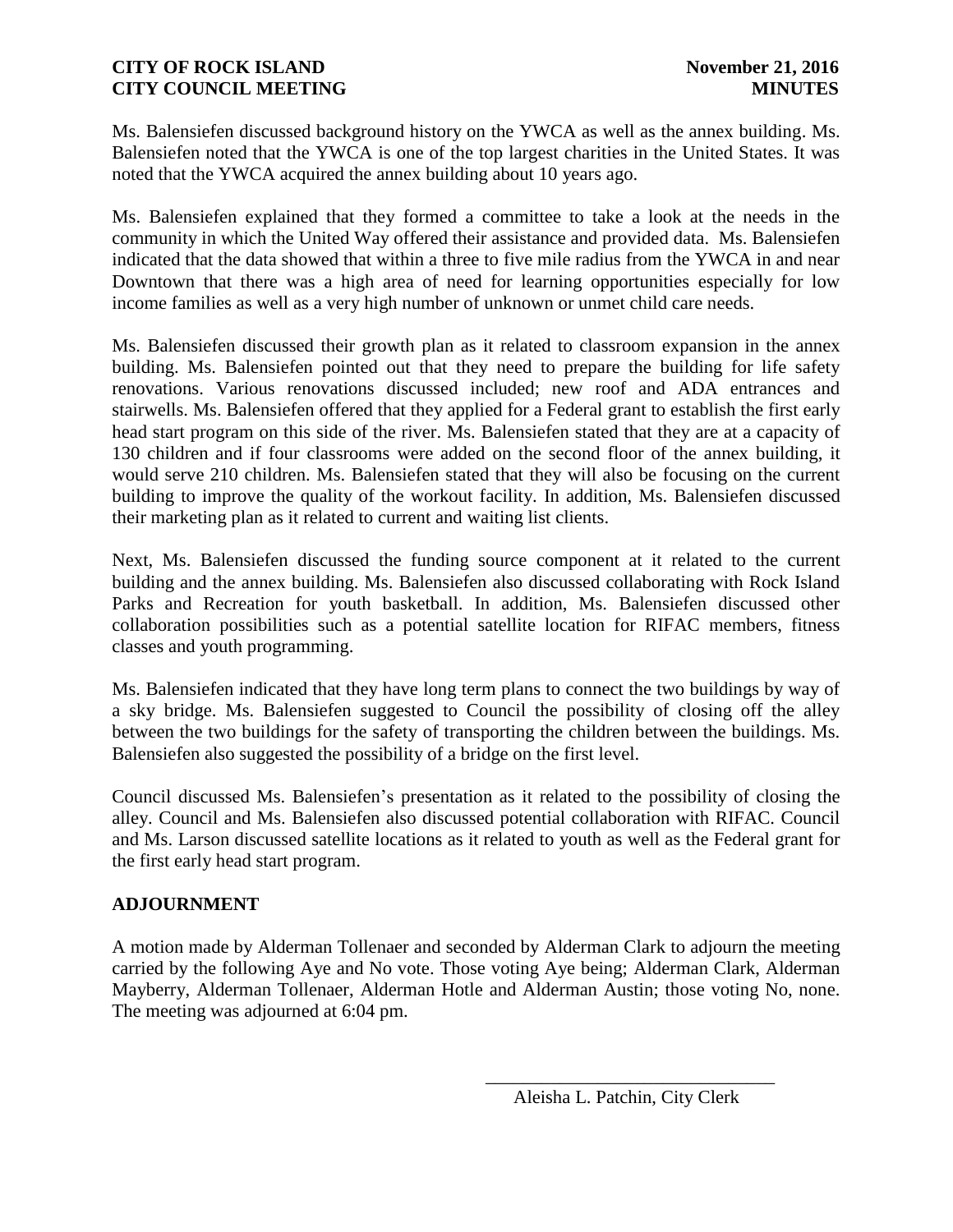Rock Island City Council met in regular session at 6:45 pm in Council Chambers of Rock Island City Hall. Present were Mayor Dennis E. Pauley presiding, and Aldermen Ivory D. Clark, Virgil J. Mayberry, P.J. Foley, Stephen L. Tollenaer, Kate Hotle, Joshua Schipp and Charles O. Austin III. Also present were Interim City Manager Randy Tweet and Assistant City Attorney Geoffrey Campbell. City Attorney Dave Morrison was absent.

Introductory Proceedings

Mayor Pauley called the meeting to order and led in the Pledge of Allegiance. Alderman Foley gave the Invocation.

## Agenda Item #5 **Minutes of the meeting of November 14, 2016.**

A motion was made by Alderman Austin and seconded by Alderman Foley to approve the Minutes of the meeting of November 14, 2016 as printed. The motion carried by the following Aye and No vote; those voting Aye being; Alderman Clark, Alderman Mayberry, Alderman Foley, Alderman Tollenaer, Alderman Hotle, Alderman Schipp and Alderman Austin; those voting No, none.

Agenda Item #6 **Update Rock Island by Mayor Pauley.** 

**Holiday Refuse and Collection** - Mayor Pauley stated that Rock Island City Hall will be closed on Thursday, November 24 and Friday, November 25 in observance of the Thanksgiving Holiday. The Mayor added that refuse collection and curbside recycling will be one day late on Thursday and Friday. All locations of the Rock Island Library will be closed on November 24 and 25 as well. The City wishes everyone a happy and safe Thanksgiving Holiday!

**27th Annual Quad City Christmas Arts & Crafts** - Mayor Pauley advised that on November  $25<sup>th</sup>$ ,  $26<sup>th</sup>$  and  $27<sup>th</sup>$ , the QCCA Expo Center will hold their annual Christmas Arts and Crafts Fair. There will be 200 exhibitors showing off their hand crafted products. Mayor Pauley commented that on Friday and Saturday, the fair will be open from 10:00 am to 5:00 pm with Sunday being 10:00 am to 4:00 pm. Mayor Pauley stated that a new unwrapped toy gets free admission to the event with tickets being \$5.00 a piece. For more information, please call (309) 647-0400.

**Pearl Harbor History** - **75th Anniversary** - Mayor Pauley stated that on Monday, November 28, 2016, the Main Library will host Historian Jim Gibbons, who will give a special presentation of Pearl Harbor. As we approach the 75<sup>th</sup> anniversary of the attacks on Pearl Harbor, it is good to reflect on that day and join a special presentation on the history of what was Pearl Harbor. Mayor Pauley noted that the event is free and is from 2:00 pm to 3:00 pm. For more information, please call (309) 732-7372.

**Holiday Lighting Contest** - Mayor Pauley advised that the City of Rock Island's Beautification Commission is sponsoring the  $31<sup>st</sup>$  Annual Holiday Lighting Contest. To nominate a residential or commercial light display, send the name and address of the display via e-mail to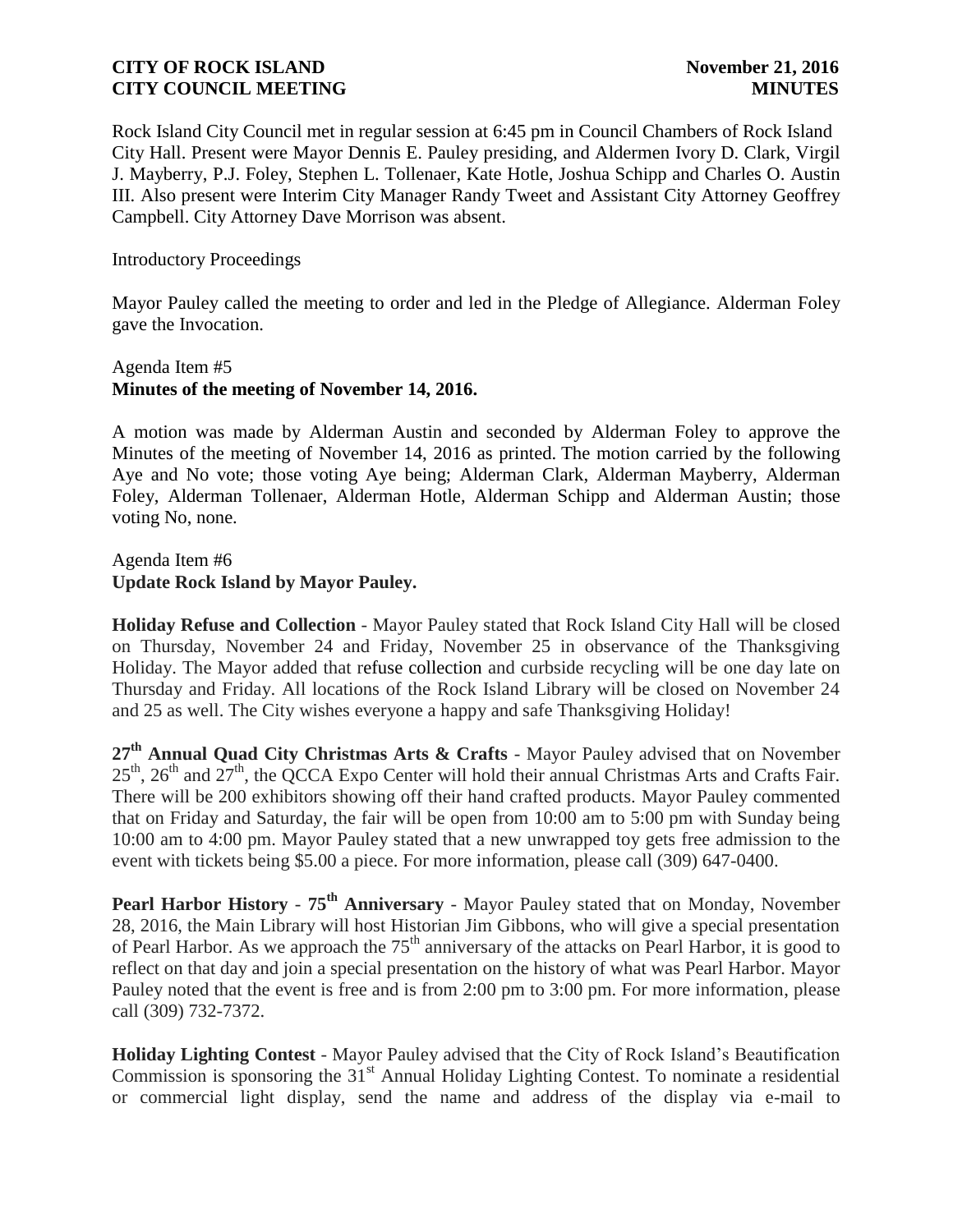douglass.kathryn@rigov.org or call (309) 732-2905 by 5:00 PM on Wednesday, December 14<sup>th</sup>. Mayor Pauley stated that judging will take place on the evening of December 19<sup>th</sup>, when all displays should be illuminated by 5:30 PM. Winners of the 2014 and 2015 Holiday Lighting Contest are not eligible.

#### Agenda Item #7 **Presentation of the Calendar Year 2017 Budget.**

Finance Director Stephanie Masson presented to Council an overview of the Calendar Year 2017 Budget.

Ms. Masson advised that this budget reflects no property tax rate increase for the sixth year; a balanced General Fund utilizing planned reserves from the current year; services maintained at the high level that citizens expect; the City's continued financial strength; and continued progress towards accomplishing the strategic goals developed by Council.

Ms. Masson stated that for CY2017, the total expenditure budget for all funds is \$133,665,932 and it captures total spending over nine departments and 44 active funds. Ms. Masson referred to the chart and stated that the largest fund budgets include the utility funds (water, sewer, stormwater and refuse) at \$43.2 million dollars and the second largest portion is the General Fund. Ms. Masson further discussed this item.

Ms. Masson indicated that Personnel costs of \$48.2 million dollars makes up about 36% of total expenditures followed by Services and Capital at 17.5% each. Ms. Masson indicated that the total budgeted revenue for all funds is \$125,708.571. Ms. Masson commented that Charges for Services represent the largest category at \$25.5 million dollars and accounts for 20% of revenue. Ms. Masson noted that the Debt Proceeds category reflects loan proceeds from the IL EPA loan program for the Water Treatment Filter Building rehabilitation costs. Ms. Masson commented that property taxes are \$16.5 million dollars. Ms. Masson stated that total revenues are less than expenditures and the difference is being funded by current reserves, derived from carry over projects.

Ms. Masson advised that State and Local taxes represent \$22.7 million dollars or almost 20% of total revenue and the largest portion is Income tax at \$4.1 million dollars followed by Gaming. Ms. Masson further discussed this item.

Ms. Masson advised that total property tax revenue related to the levy is projected at \$11,280,143 and 56% of this revenue is allocated to supporting Police and Fire pensions, which is up 10% from 2016. Ms. Masson noted that General Fund operations support receives 8% property tax, and this area has been decreasing over the years. Ms. Masson commented that Library and Parks and Recreation show an increase of 1.48% each.

Ms. Masson advised that the total General Fund budget is \$36,808,672. Ms. Masson stated that by departments, Police constitutes the largest share at 38% followed by Fire at 30% and Public Works at 15%. It was noted that 83% of General Fund spending is on the core services of Police, Fire and Public Works. Ms. Masson indicated that 72% of the General Fund budget is for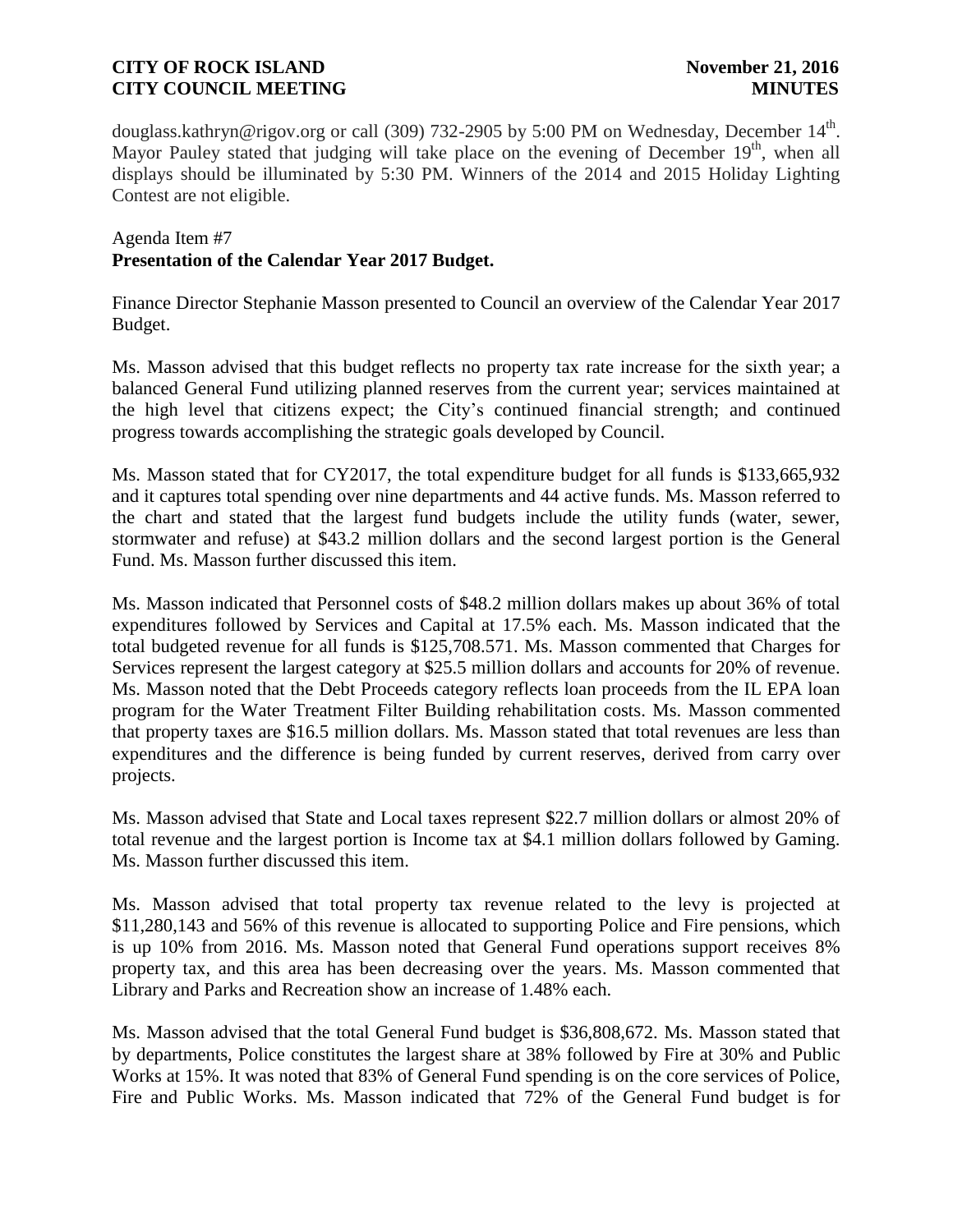Personnel expenses and the next largest category is Services at 17% of the budget. Ms. Masson further discussed this item.

Ms. Masson discussed various Enterprise Funds. Ms. Masson advised that the Water Fund is the largest of the Enterprise Funds with expenditures in CY2017 planned at \$19,746,855 and Capital is just over \$13 million dollars. Ms. Masson commented that Capital makes up the majority of this budget; this is for work that is scheduled to be done on the Water Treatment Filter Building.

Ms. Masson advised that the Wastewater Fund is at \$19.26 million dollars in expenditures and about 23% is for Debt Service mostly related to low interest IEPA loans. Ms. Masson stated that Capital is at 50% and includes projects such as the Blackhawk Lift Station and Combined Sewer Separation. Ms. Masson commented that the Parks and Recreation Fund is also an Enterprise Fund; this fund also receives support from property taxes. Ms. Masson further discussed this fund.

Ms. Masson advised that overall, the tax rate has remained very level since 2011. Ms. Masson indicated that the decrease seen in recent years is the result of the equalized assessed value (EAV) coming in higher than originally expected; the rate has decreased slightly. Ms. Masson further discussed the tax rate and equalized assessed value (EAV). Ms. Masson noted that the levy to support CY2017 is estimated at a level tax rate at 2.4002.

Ms. Masson discussed the property tax levy. Ms. Masson commented that the total proposed levy equals \$11,280,143. Ms. Masson added that Fire and Police pension costs have continued to grow. Ms. Masson indicated that the General Fund has shrunk considerably over the years. Ms. Masson advised that the 2016 proposed levy allocates \$900,000 of support for General Fund operations. Ms. Masson further discussed the tax rate history, property tax and the equalized assessed value (EAV).

Ms. Masson concluded that the budget review sessions will be held on Monday, November 28<sup>th</sup> and Monday, December  $5<sup>th</sup>$  from 5:00 pm to 9:00 pm. Ms. Masson added that the budget will be presented for approval on December  $12<sup>th</sup>$ , and it will be adopted prior to the beginning of the budget year that starts on January 1, 2017.

Mayor Pauley stated that the budget will be reviewed the next two Monday nights and the budget sessions are open and anyone can attend. Mayor Pauley added that each department will be presenting their budget.

Council discussed Ms. Masson's presentation.

Agenda Item #8 **CLAIMS**

It was moved by Alderman Austin and seconded by Alderman Foley to accept the following reports and authorize payments as recommended. The motion then carried by the following Aye and No vote; those voting Aye being; Alderman Clark, Alderman Mayberry, Alderman Foley,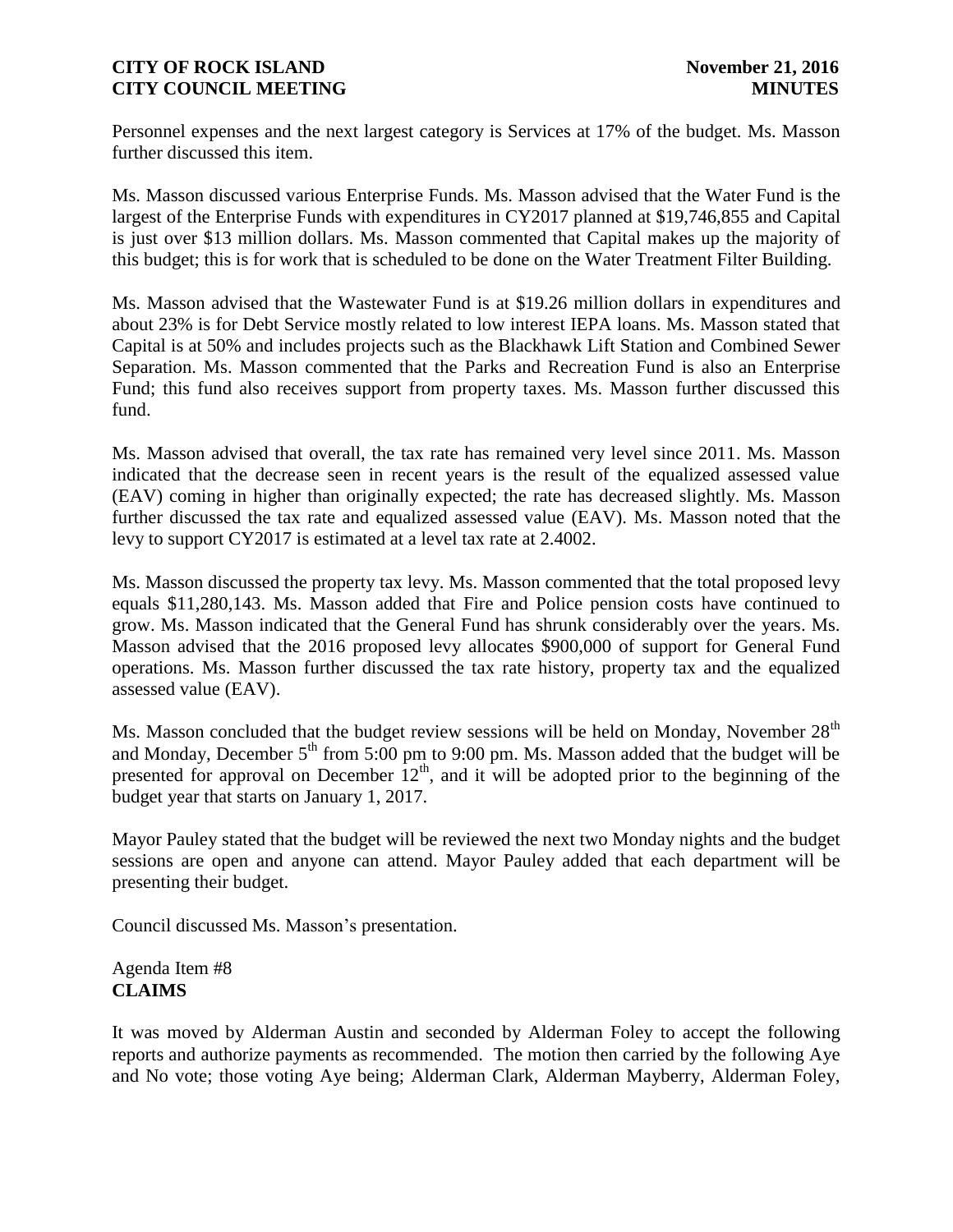Alderman Tollenaer, Alderman Hotle, Alderman Schipp and Alderman Austin; those voting No, none.

a. Report from the Information Technology Department regarding payment in the amount of \$18,100.00 to ESRI, Inc. of Redlands, CA for the ArcGIS Software Annual maintenance.

b. Report from the Public Works Department regarding payment #1 and final in the amount of \$49,964.48 to Chicagoland Trenchless Rehabilitation of Niles, IL for services provided for the 2016 Sewer Cleaning and Televising Program project.

c. Report from the Public Works Department regarding payment #19 in the amount of \$107,207.35 to Brandt Construction of Rock Island/Milan, IL for services provided for the  $6<sup>th</sup>$  Avenue Relief Sewer project.

d. Report from the Public Works Department regarding payment #3 in the amount of \$46,368.45 to Otto Baum Company, Inc. of Morton, IL for services provided for the Rock Island Pump Station Tuck Pointing project.

e. Report from the Public Works Department regarding payment #4 in the amount of \$40,866.53 to Otto Baum Company, Inc. of Morton, IL for services provided for the Rock Island Pump Station Tuck Pointing project.

#### Agenda Item #9 **Claims for the week of November 11 through November 17 in the amount of \$1,052,435.14.**

It was moved by Alderman Clark and seconded by Alderman Schipp to allow the claims. The motion then carried by the following Aye and No vote; those voting Aye being; Alderman Clark, Alderman Mayberry, Alderman Foley, Alderman Tollenaer, Alderman Hotle, Alderman Schipp and Alderman Austin; those voting No, none.

Agenda Item #10

## **Report from the Public Works Department regarding the purchase of water meters from Badger Meters Inc. of Milwaukee, WI in the amount of \$35,020.55.**

It was moved by Alderman Foley and seconded by Alderman Hotle to approve the purchase as recommended. The motion carried by the following Aye and No vote; those voting Aye being; Alderman Clark, Alderman Mayberry, Alderman Foley, Alderman Tollenaer, Alderman Hotle, Alderman Schipp and Alderman Austin; those voting No, none.

Agenda Item #11

**Report from the Public Works Department regarding the purchase of replacement parts for the repair of the #2 secondary clarifier at the Mill Street Plant from Evoqua Water Technologies of Waukesha, WI in the amount of \$19,952.00.**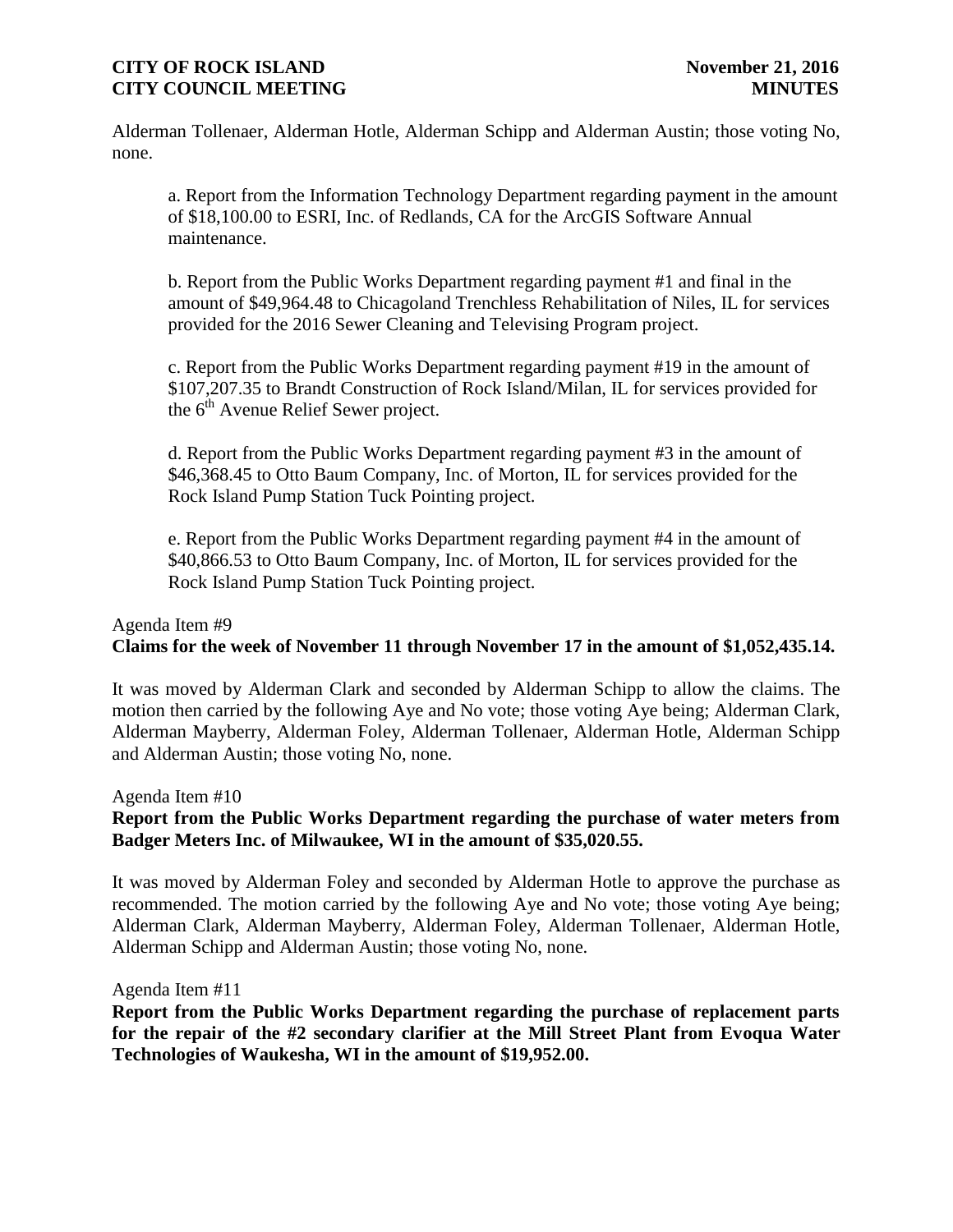Alderman Hotle moved and Alderman Schipp seconded to approve the purchase as recommended. The motion carried by the following Aye and No vote; those voting Aye being; Alderman Clark, Alderman Mayberry, Alderman Foley, Alderman Tollenaer, Alderman Hotle, Alderman Schipp and Alderman Austin; those voting No, none.

#### Agenda Item #12

## **Report from General Administration regarding an Ordinance amending Chapter 13 of the Code of Ordinances by adding Article VI Responsible Bidder.**

It was moved by Alderman Schipp and seconded by Alderman Foley to consider, suspend the rules and pass the ordinance.

Discussion followed. Alderman Mayberry commended Alderman Schipp and staff for the work that was put into this item.

Alderman Foley stated that there have been issues on certain Public Works projects. Alderman Foley commented that the last one was nine months overdue and it created issues for citizens and business along the construction area. Alderman Foley stated that the responsible bidder ordinance will help the City on future projects.

Alderman Schipp stated that this gives Council a strong set of tools to protect the taxpayer when it comes to City projects over \$20,000.00. Alderman Schipp further discussed this item.

After discussion, the motion carried by the following Aye and No vote; those voting Aye being; Alderman Clark, Alderman Mayberry, Alderman Foley, Alderman Tollenaer, Alderman Hotle, Alderman Schipp and Alderman Austin; those voting No, none.

# Agenda Item #13 **Report from the Mayor regarding an appointment to the Housing Authority Board.**

Alderman Austin moved and Alderman Hotle seconded to approve the appointment as recommended. The motion carried by the following Aye and No vote; those voting Aye being; Alderman Clark, Alderman Mayberry, Alderman Foley, Alderman Tollenaer, Alderman Hotle, Alderman Schipp and Alderman Austin; those voting No, none.

Susan Murray was appointed to the Housing Authority Board for a five year term expiring on October 10, 2021.

#### Agenda Item #14

**Report from the City Clerk regarding requests from the businesses in the College Hill District for permission to place signage in the City's right-of-way and decorate street posts between 12th Avenue and 14th Avenue along 30th Street for their annual Holiday Walk to be held on Thursday, December 8, 2016 from 5:00 pm to 8:00 pm.**

It was moved by Alderman Hotle and seconded by Alderman Schipp to approve the requests as recommended, subject to removing signage and decorations after the event. The motion carried